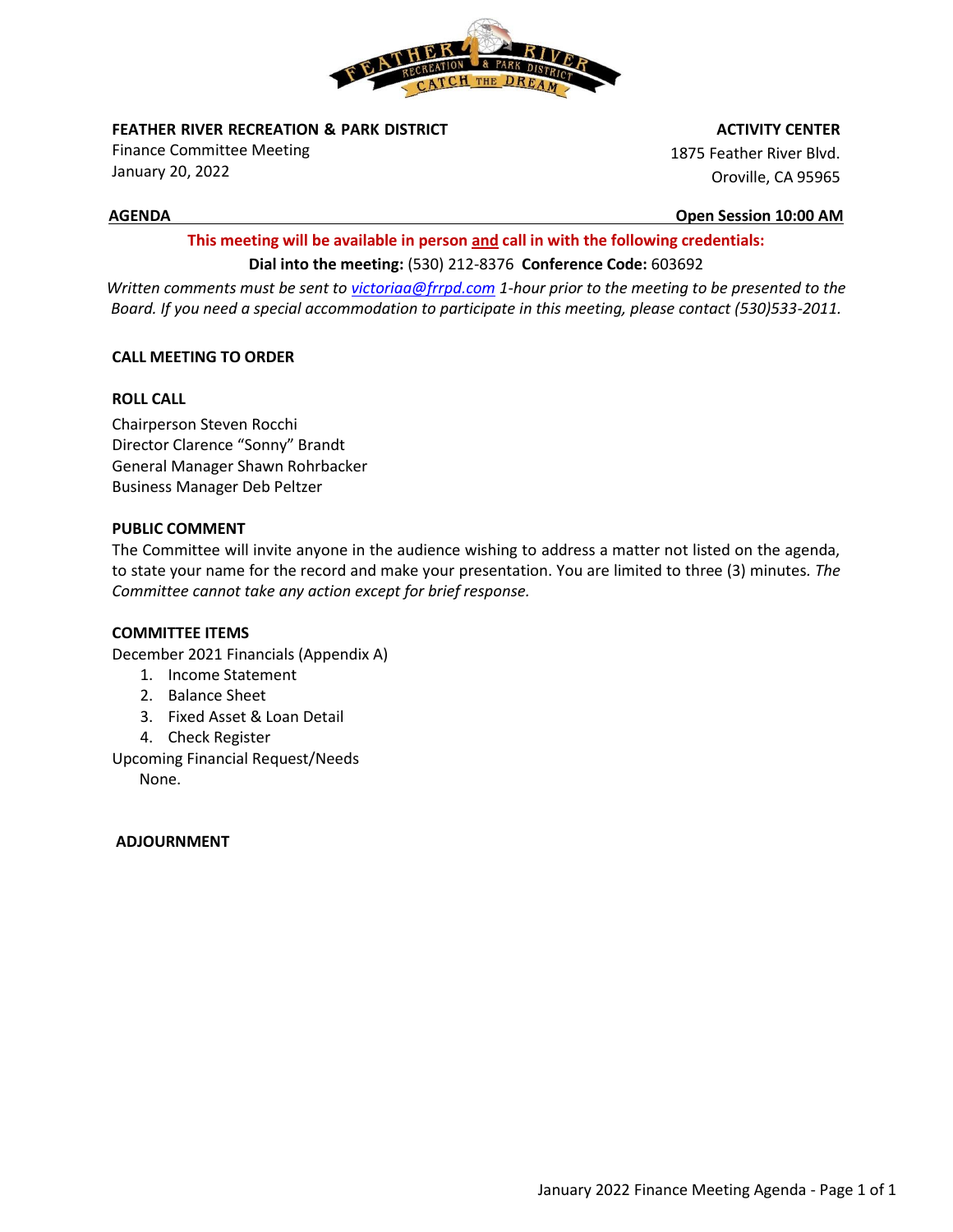#### **Feather River Recreation & Park District**

**Profit & Loss Budget Performance**

**December 2021**

|                                        | <b>Dec 21</b> | Budget    | \$ Over Budget | <b>Staff Comments</b>                    |           |           | Jul - Dec 21 YTD Budget \$ Over Budget % of Budget |      | <b>Staff Comments</b>                          | <b>Annual Budget</b> |
|----------------------------------------|---------------|-----------|----------------|------------------------------------------|-----------|-----------|----------------------------------------------------|------|------------------------------------------------|----------------------|
| <b>Ordinary Income/Expense</b>         |               |           |                |                                          |           |           |                                                    |      |                                                |                      |
| Income                                 |               |           |                |                                          |           |           |                                                    |      |                                                |                      |
| 4100 · Tax Revenue                     | 988.873       | 1,000,000 | (11, 127)      |                                          | 1,072,827 | 1,000,000 | 72,827                                             | 107% |                                                | 1,900,000            |
| 4150 · Tax Revenue (BAD)               | 172,499       | 200,000   | (27, 501)      |                                          | 172,499   | 200,000   | (27, 501)                                          | 86%  |                                                | 308,000              |
| 4300 - Program Income                  | 41,686        | 71,465    | (29.779)       | Classes \$3k, Preschool \$15k,           | 301,464   | 454,788   | (153, 324)                                         | 66%  | Programming requires a detailed plan from      | 893,575              |
|                                        |               |           |                | Gymnastics \$17k, Youth Sports \$5k,     |           |           |                                                    |      | GM for next fiscal year. Direction to staff is |                      |
|                                        |               |           |                | Rentals \$1k                             |           |           |                                                    |      | needed by March 1st to be included in the      |                      |
|                                        |               |           |                |                                          |           |           |                                                    |      | 2022-23 f/year budget workshop in April        |                      |
|                                        |               |           |                |                                          |           |           |                                                    |      |                                                |                      |
|                                        |               |           |                |                                          |           |           |                                                    |      |                                                |                      |
| 4400 Donation & Fundraising Income     | 650           |           |                | Preschool BCOE donation                  | 11,058    | 2,500     | 8,558                                              | 442% |                                                | 2,500                |
| 4600 - Other Income                    | 1.186         |           | 1.186          |                                          | 1,621     | 500       | 1,121                                              | 324% |                                                | 1.000                |
| 4900 - Interest Income                 | 1.677         | 10,000    | (8,323)        |                                          | 5.548     | 10.000    | (4, 452)                                           | 55%  |                                                | 19.000               |
| 4905 - Interest Income - BAD           | 98            | 1.250     | (1.152)        |                                          | 200       | 1.250     | (1.050)                                            | 16%  |                                                | 2.500                |
| <b>Total Income</b>                    | 1.206.669     | 1.282.715 | (76.046)       |                                          | 1.565.217 | 1.669.038 | (103.821)                                          | 94%  |                                                | 3.126.575            |
| <b>Gross Profit</b>                    | 1,206,669     | 1,282,715 | (76,046)       |                                          | 1,565,217 | 1,669,038 | (103, 821)                                         | 94%  |                                                | 3,126,575            |
| <b>Expense</b>                         |               |           |                |                                          |           |           |                                                    |      |                                                |                      |
| 5000 · Payroll Expenses                | 150,686       | 171,733   | (21, 047)      |                                          | 718,295   | 854,773   | (136, 478)                                         |      | 84% Payroll expense is high compared to        | 1,690,123            |
|                                        |               |           |                |                                          |           |           |                                                    |      | program income at nearly 40% under             |                      |
|                                        |               |           |                |                                          |           |           |                                                    |      | budget. January 2022 payroll expenses will     |                      |
|                                        |               |           |                |                                          |           |           |                                                    |      | increase due to mandatory and annual pay       |                      |
|                                        |               |           |                |                                          |           |           |                                                    |      | increases. 2022/23 budget will require a       |                      |
|                                        |               |           |                |                                          |           |           |                                                    |      | structured plan and clear direction to         |                      |
|                                        |               |           |                |                                          |           |           |                                                    |      | address payroll and staffing levels            |                      |
|                                        |               |           |                |                                          |           |           |                                                    |      |                                                |                      |
| 5031 GASB 68 Benefit Expense           |               |           |                |                                          | 67.639    | 70.450    | (2,811)                                            | 96%  |                                                | 70.450               |
| 5100 · Advertising & Promotion         | 20            | 917       | (897)          |                                          | 1,205     | 5,498     | (4,293)                                            | 22%  |                                                | 11,000               |
| 5120 · Bank Fees                       | 347           | 584       | (237)          |                                          | 1.411     | 3,496     | (2,085)                                            | 40%  |                                                | 7,000                |
|                                        |               |           |                |                                          |           |           |                                                    |      |                                                |                      |
| 5130 - Charitable Contributions        |               | 1,250     | (1,250)        |                                          |           | 1,250     | (1,250)                                            |      |                                                | 2,500                |
| 5140 Copying & Printing                |               | 844       | (844)          |                                          | 3,831     | 5,061     | (1, 230)                                           | 76%  |                                                | 10,125               |
| 5155 - Employment New Hire Screen      |               | 150       | (150)          |                                          | 233       | 1.100     | (867)                                              | 21%  |                                                | 2.000                |
| 5160 - Dues, Mbrshps & Subscriptions   | 564           |           | 564            | CPRS annual membership \$555             | 9,068     | 6.000     | 3,068                                              | 151% |                                                | 10,500               |
| 5170 - Education & Development         | 91            | 500       | (409)          |                                          | 611       | 4,000     | (3, 389)                                           | 15%  |                                                | 8,500                |
| 5175 - Equipment Rental                | 451           | 875       | (424)          |                                          | 451       | 5,250     | (4,799)                                            | 9%   |                                                | 10,500               |
| 5180 - Equipment, Tools & Furn (<\$5k) | 972           | 3,633     |                | (2,661) Printer \$235, Software \$735    | 25,710    | 31,902    | (6, 192)                                           | 81%  |                                                | 54,977               |
| 5200 - Insurance                       |               |           |                |                                          | 161,340   | 185,000   | (23,660)                                           | 87%  |                                                | 185,000              |
| 5210 - Interest Expense - Operating    | 142           | 125       | 17             |                                          | 909       | 750       | 159                                                | 121% |                                                | 1,500                |
| 5225 · Postage & Delivery              |               | 500       | (500)          |                                          | 208       | 700       | (492)                                              | 30%  |                                                | 1,500                |
| 5230 - Professional & Outside Svcs     | 11,977        | 14,750    |                | (2,773) Park Janitorial \$6440, Property | 89,744    | 131,300   | (41, 556)                                          | 68%  |                                                | 230,000              |
|                                        |               |           |                | Appraisial \$3850                        |           |           |                                                    |      |                                                |                      |
| 5260 - Repairs & Maintenance           |               |           |                |                                          |           |           |                                                    |      |                                                |                      |
| 5261 - Building R&M                    | 888           | 2,000     | (1, 112)       |                                          | 10,989    | 13,000    | (2,011)                                            | 85%  |                                                | 25,000               |
| 5262 · Equip Repairs & Small Tools     | 1,402         | 1,500     | (98)           | Back pack blower \$500, repairs          | 7,927     | 9,000     | (1,073)                                            | 88%  |                                                | 18,000               |
|                                        |               |           |                | hustler mower \$500                      |           |           |                                                    |      |                                                |                      |
| 5263 - General R&M                     |               | 1,250     | (1,250)        |                                          |           | 7,500     | (7,500)                                            |      |                                                | 15,000               |
| 5264 - Grounds R&M                     | 1,999         | 3,300     |                | (1,301) Replace tennis net \$550, MLK    | 15,243    | 31,100    | (15, 857)                                          | 49%  |                                                | 60,000               |
|                                        |               |           |                | barrier fence \$500                      |           |           |                                                    |      |                                                |                      |
| 5265 - Janitorial Supplies             | 845           | 2.075     | (1, 230)       |                                          | 11.093    | 12,950    | (1, 857)                                           | 86%  |                                                | 26,000               |
| 5266 - Vandalism Repair                | 192           | 400       |                | (208) MLK Bathroom                       | 18,586    | 2,600     | 15,986                                             | 715% |                                                | 5,000                |
| 5267 - Vehicle R&M                     | 209           | 825       | (616)          |                                          | 4,161     | 5,050     | (889)                                              | 82%  |                                                | 10,000               |
| 5268 - Aquatics Pool R&M               |               | 1,000     | (1,000)        |                                          | 12,749    | 18,000    | (5,251)                                            | 71%  |                                                | 40,000               |
|                                        |               |           |                | (675) Squirrel abatement \$450           |           |           |                                                    |      |                                                |                      |
| 5269 - Outside Contractor/Services R&M | 575           | 1,250     |                |                                          | 13,085    | 7,500     | 5,585                                              | 174% |                                                | 15,000               |
| Total 5260 · Repairs & Maintenance     | 6,110         | 13,600    | (7, 490)       |                                          | 93,833    | 106,700   | (12, 867)                                          | 88%  |                                                | 214,000              |
| 5270 · Security                        | 4,595         | 1,650     |                | 2,945 Maint shop install security system | 6,118     | 10,100    | (3,982)                                            | 61%  |                                                | 20,000               |
|                                        |               |           |                | \$4.6k                                   |           |           |                                                    |      |                                                |                      |
| 5280 · Supplies - Consumable           | 3,051         | 6,100     |                | (3.049) Maint clothing allowance \$600,  | 14,347    | 39,923    | (25, 576)                                          | 36%  |                                                | 82,523               |
|                                        |               |           |                | Gymnastics t-shirts \$1.2k               |           |           |                                                    |      |                                                |                      |
| 5290 · Taxes, Lic., Notices & Permits  | 23            | 430       | (407)          |                                          | 6,074     | 2,583     | 3,491                                              | 235% |                                                | 5,163                |
| 5300 · Telephone/Internet              | 1,401         | 1,175     | 226            |                                          | 7,501     | 7,060     | 441                                                | 106% |                                                | 14,110               |
| 5310 · Fuel, Travel & Meals            | 2,820         | 2,675     | 145            |                                          | 15,441    | 16,450    | (1,009)                                            | 94%  |                                                | 32,900               |
| 5320 - Utilities                       | 14,792        | 20,555    | (5,763)        |                                          | 173,344   | 153,360   | 19,984                                             | 113% |                                                | 309,350              |
|                                        |               |           |                |                                          |           |           |                                                    |      |                                                |                      |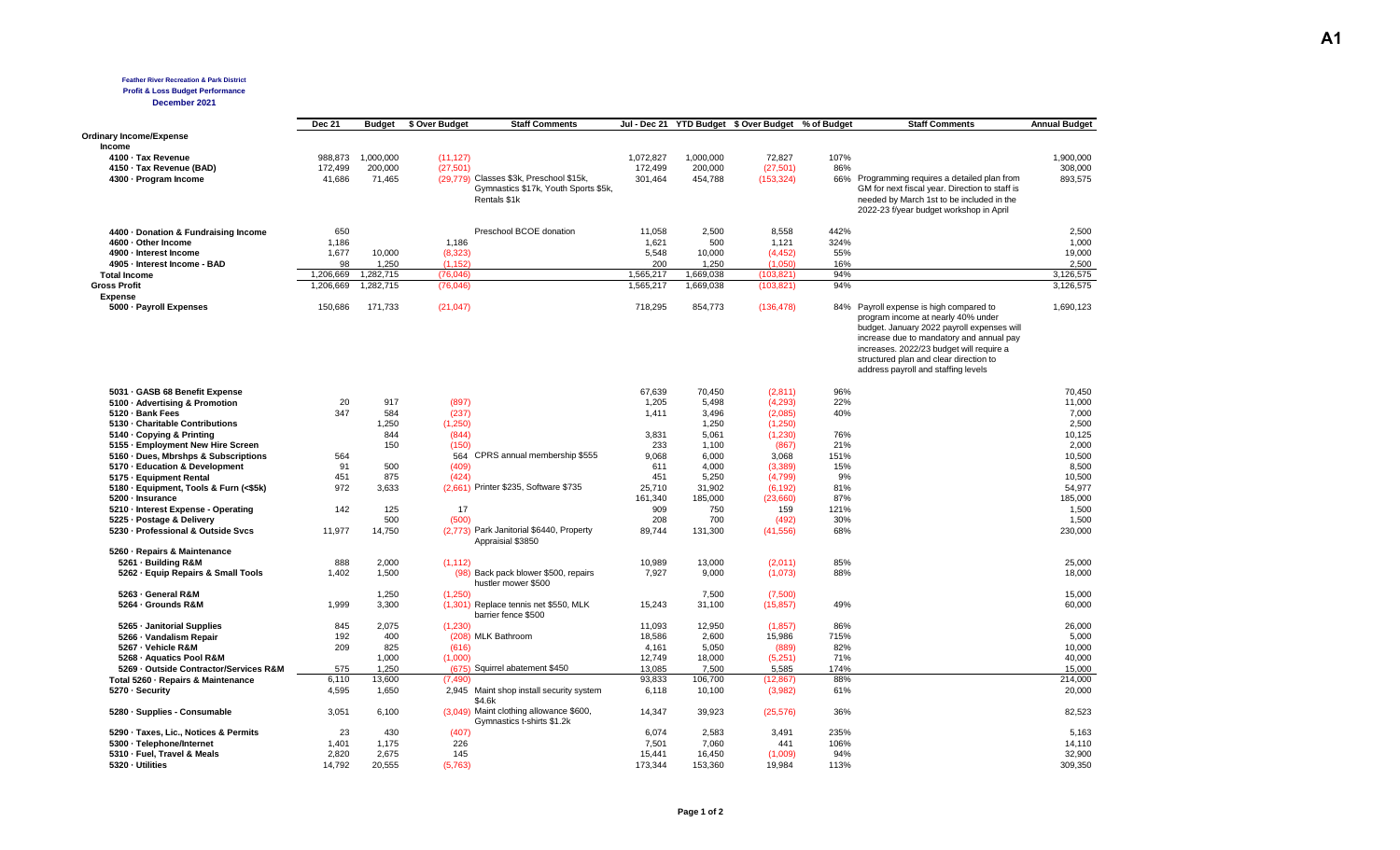#### **Feather River Recreation & Park District**

#### **Profit & Loss Budget Performance**

#### **December 2021**

|                                        | <b>Dec 21</b> | <b>Budget</b> | \$ Over Budget | <b>Staff Comments</b>                 | Jul - Dec 21 |           | YTD Budget \$ Over Budget % of Budget |          | <b>Staff Comments</b> | <b>Annual Budget</b> |
|----------------------------------------|---------------|---------------|----------------|---------------------------------------|--------------|-----------|---------------------------------------|----------|-----------------------|----------------------|
| 7000 - Debt Interest                   | 7.220         | 7,220         |                |                                       | 43,851       | 43,851    |                                       | 100%     |                       | 85,570               |
| <b>Total Expense</b>                   | 205,262       | 249,266       | (44,004)       |                                       | 441,164      | 686,557   | (245, 393)                            | 85%      |                       | 3,059,291            |
| <b>Net Ordinary Income</b>             | 1,001,407     | 1,033,449     | (32,042)       |                                       | 124,053      | (17, 519) | 141,572                               | (708%)   |                       | 67,284               |
| Other Income/Expense                   |               |               |                |                                       |              |           |                                       |          |                       |                      |
| Other Income                           |               |               |                |                                       |              |           |                                       |          |                       |                      |
| 4200 · Impact Fee Income               | 2,212         |               |                |                                       | 132,212      |           |                                       |          |                       |                      |
| 4500 · Grant/Reimbursed Expense Income | 292,909       |               |                | \$278k Special District Covid relief, | 436,235      |           |                                       |          |                       |                      |
|                                        |               |               |                | Preschool Valley Oaks Covid relief    |              |           |                                       |          |                       |                      |
|                                        |               |               |                | grant, Preschool BCOE food            |              |           |                                       |          |                       |                      |
|                                        |               |               |                | program \$2.1k                        |              |           |                                       |          |                       |                      |
| 4650 · Insurance Proceeds              | 4,602         |               |                | White Van cat converter \$4.6k        | 365,675      |           |                                       |          |                       |                      |
| 4910 - Interest Income - Impact Fees   | 1,531         |               |                |                                       | 3,948        |           |                                       |          |                       |                      |
| 9900 · Gain/(Loss) on Asset disposal   |               |               |                |                                       | 5,600        |           |                                       |          |                       |                      |
| <b>Total Other Income</b>              | 301,254       |               |                |                                       | 943,670      |           |                                       |          |                       |                      |
| <b>Other Expense</b>                   |               |               |                |                                       |              |           |                                       |          |                       |                      |
| 5102 - Insurance Claim Expense         |               |               |                |                                       | 12,737       |           |                                       |          |                       |                      |
| <b>Total Other Expense</b>             |               |               |                |                                       | 12,737       |           |                                       |          |                       |                      |
| Net Other Income                       | 301,254       |               |                |                                       | 930,933      |           |                                       |          |                       |                      |
| Net Income                             | 1,302,661     | 1,033,449     | 269,212        |                                       | 1,054,986    | (17, 519) | 1,072,505                             | (6,022%) |                       | 67,284               |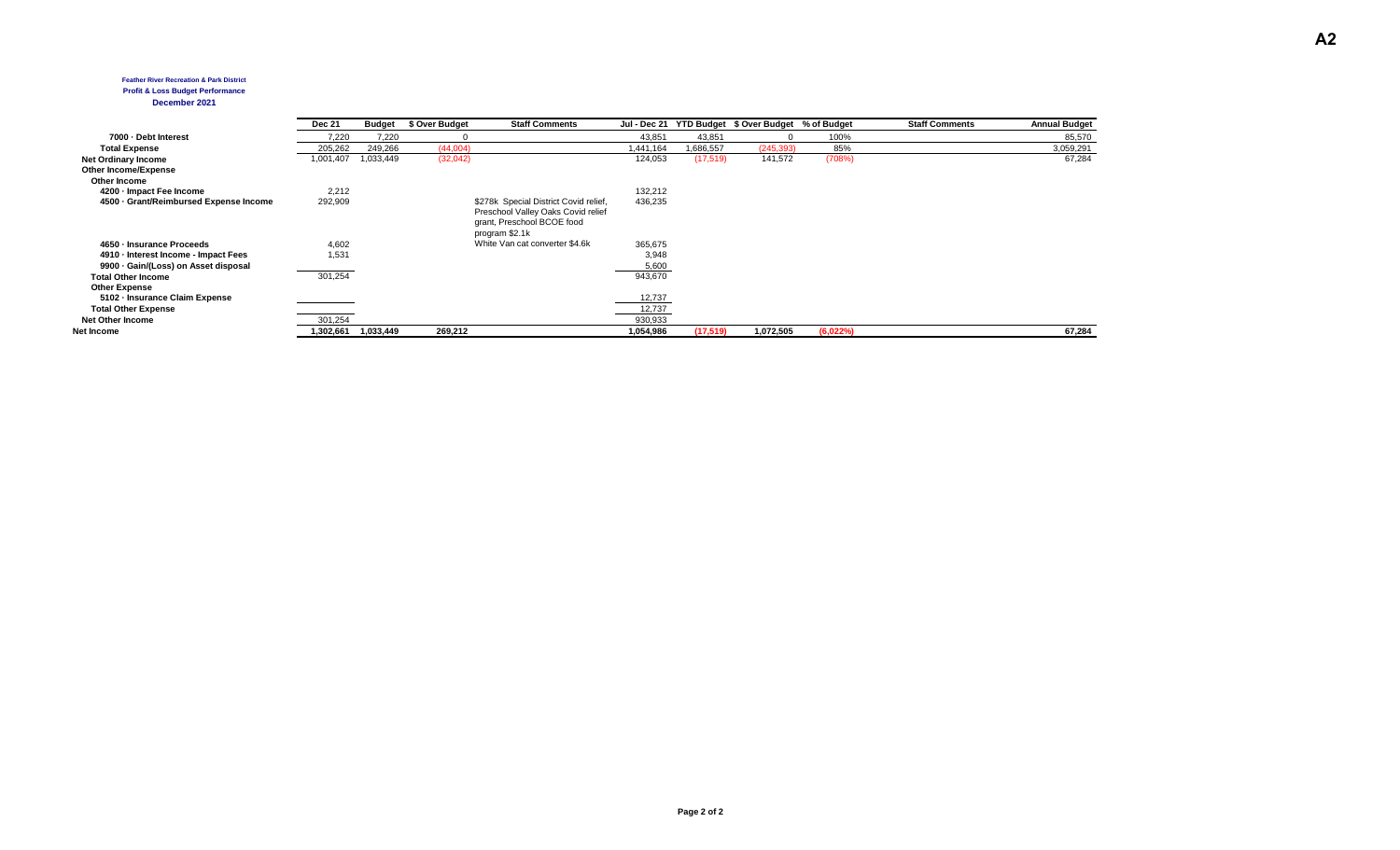#### **Feather River Recreation & Park District Balance Sheet Prev Year Comparison As of December 31, 2021 Accrual Basis**

| 7:33 PM    |
|------------|
| 01/14/2022 |
| . <b>.</b> |

|                                         | Dec 31, 21     | Dec 31, 20   | \$ Change      | % Change |
|-----------------------------------------|----------------|--------------|----------------|----------|
| <b>ASSETS</b>                           |                |              |                |          |
| <b>Current Assets</b>                   |                |              |                |          |
| <b>Checking/Savings</b>                 |                |              |                |          |
| 1010 - Treasury Cash                    |                |              |                |          |
| 1010.1 · Treasury Cash - General        | 1,421,471      | 784,024      | 637,447        | 81%      |
| 1010.2 · Treasury Cash - Reserve        | 347,494        | 302,494      | 45,000         | 15%      |
| 1010.3 · Treasury Admin Ins Proceeds    | 16,525         | 216,525      | $-200,000$     | $-92%$   |
| 1010.4 · Treasury Ins Proceeds Playtown | $\Omega$       | 148,305      | $-148,305$     | $-100%$  |
| 1010.5 · Treasury Nelson Pool Funds     | 454,686        | $\Omega$     | 454,686        | 100%     |
| Total 1010 · Treasury Cash              | 2,240,176      | 1,451,348    | 788,828        | 54%      |
| 1020 - Imprest Cash                     | 1,000          | 519          | 481            | 93%      |
| 1030 - BofW - Merchant Acct.            | 59,029         | 34,357       | 24,672         | 72%      |
| 1031 · BofW Project INS PROCEEDS        | 304,152        | 248,694      | 55,458         | 22%      |
| 1040 - Fund 2610 - BAD                  | 205,361        | 196,070      | 9,291          | 5%       |
| 1050 - Impact Fees                      | 651,557        | 606,757      | 44,800         | 7%       |
| <b>Total Checking/Savings</b>           | 3,461,275      | 2,537,745    | 923,530        | 36%      |
| <b>Accounts Receivable</b>              | $-8,621$       | 29,789       | $-38,410$      | $-129%$  |
| <b>Other Current Assets</b>             |                |              |                |          |
| 1302 - FEMA Riverbend Claim A/R         | 2,839          | 2,839        | $\mathbf 0$    | 0%       |
| 1320 - Umpqua Bank Project Fund         | 188,856        | 188,856      | $\mathbf 0$    | 0%       |
| <b>Total Other Current Assets</b>       | 191,695        | 191,695      | $\overline{0}$ | 0%       |
| <b>Total Current Assets</b>             | 3.644.349      | 2.759.229    | 885,120        | 32%      |
| <b>Fixed Assets</b>                     |                |              |                |          |
| 1410 - Land                             | 627,494        | 627,494      | $\mathbf 0$    | 0%       |
| 1420 · Buildings & Improvements         | 16,429,398     | 15,029,020   | 1,400,378      | 9%       |
| 1430 - Equipment & Vehicles             | 1,828,859      | 1,150,139    | 678,720        | 59%      |
| 1440 Construction in Progress           |                |              |                |          |
| 1443 - CIP Riverbend Restoration RB99   | 0              | 1,344,321    | $-1,344,321$   | $-100%$  |
| 1448 - CIP Nelson SBF NE99              | 801,326        | 114,733      | 686,593        | 598%     |
| 1450 - CIP Feather River Trail FRT99    | 23,235         | 5,565        | 17,670         | 318%     |
| 1451 - CIP Playtown Bathroom Fire       | $\Omega$       | 321,424      | $-321,424$     | $-100%$  |
| Total 1440 - Construction in Progress   | 824,561        | 1,786,043    | $-961,482$     | $-54%$   |
| 1499 - Accumulated Depreciation         | $-6, 165, 308$ | $-5,433,828$ | $-731,480$     | $-13%$   |
| <b>Total Fixed Assets</b>               | 13,545,004     | 13,158,868   | 386,136        | 3%       |
| <b>Other Assets</b>                     |                |              |                |          |
| 1500 - FMV Adjustments                  | 15,666         | 35,865       | $-20,199$      | $-56%$   |
| 1550 GASB 68 CalPERS Valuation          | 191,855        | 203,139      | $-11,284$      | $-6%$    |
| <b>Total Other Assets</b>               | 207,521        | 239,004      | $-31,483$      | $-13%$   |
| <b>TOTAL ASSETS</b>                     | 17,396,874     | 16,157,101   | 1,239,773      | 8%       |
| <b>LIABILITIES &amp; EQUITY</b>         |                |              |                |          |
| <b>Liabilities</b>                      |                |              |                |          |
| <b>Current Liabilities</b>              |                |              |                |          |
| <b>Accounts Payable</b>                 | 59,230         | 336,046      | $-276,816$     | $-82%$   |
| <b>Credit Cards</b>                     | $-1,780$       | 360          | $-2,140$       | $-594%$  |
| <b>Other Current Liabilities</b>        |                |              |                |          |
| 2100 - Payroll Liabilities              |                |              |                |          |
| 2110 · Wages Payable                    | 54.682         | 42.957       | 11.725         | 27%      |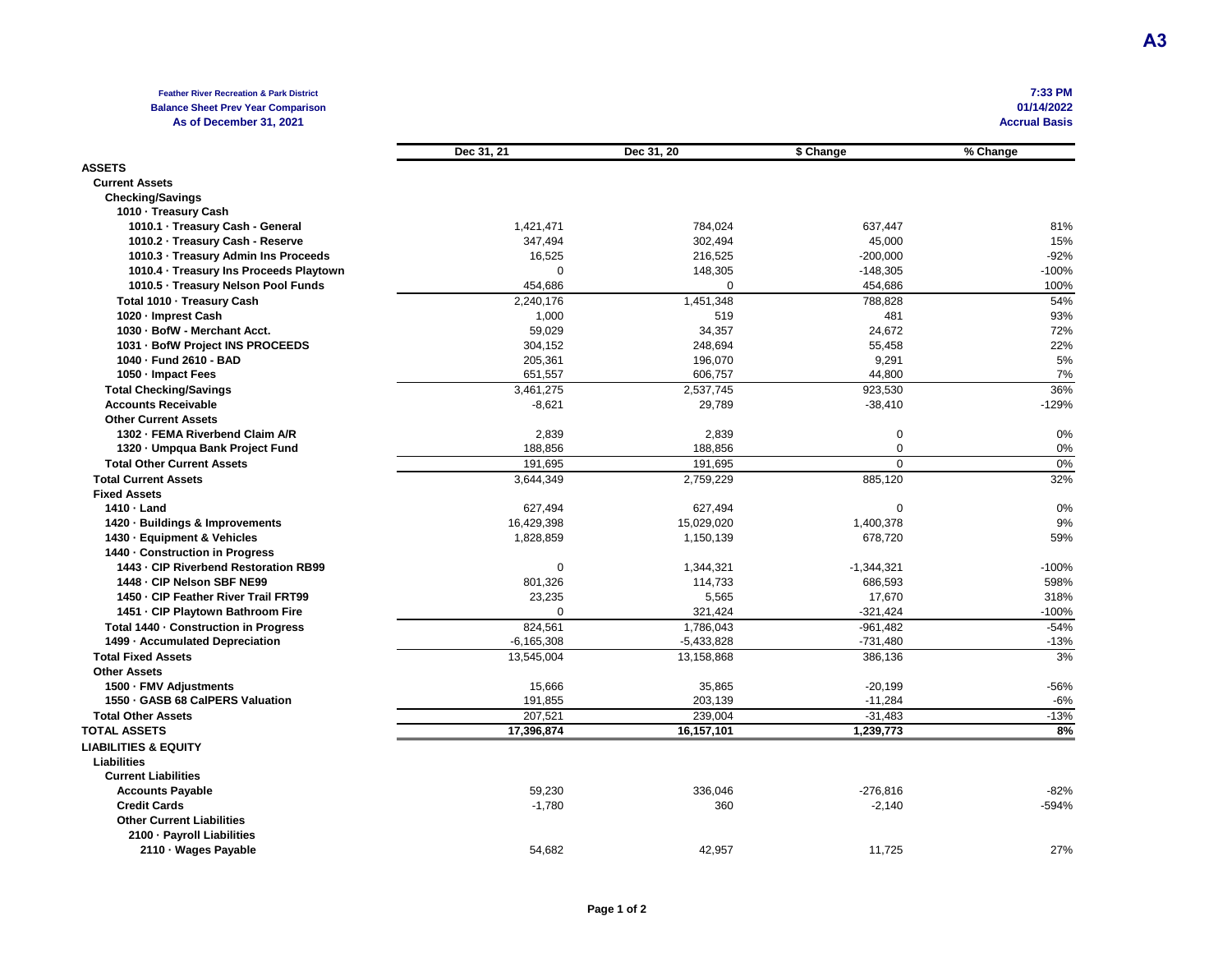#### **Feather River Recreation & Park District 7:33 PM Balance Sheet Prev Year Comparison 01/14/2022** As of December 31, 2021

|                                        | Dec 31, 21 | Dec 31, 20 | \$ Change  | % Change |
|----------------------------------------|------------|------------|------------|----------|
| 2160 - Workers Comp Payable            | $-20,141$  | $-49,101$  | 28,960     | 59%      |
| 2170 - Retirement Payable              |            |            | -4         | $-100%$  |
| 2180 - Health Insurance Payable        | 3,991      | 8,076      | $-4,085$   | $-51%$   |
| 2185 - Dental Insurance Payable        | 1,046      | 767        | 279        | 36%      |
| 2186 - Life Insurance Payable          | 10         | 70         | -60        | $-86%$   |
| 2187 - Aflac Payable                   | 1,951      | 1,303      | 648        | 50%      |
| 2199 - Accrued Leave Payable           | 47,566     | 46,905     | 661        | 1%       |
| Total 2100 · Payroll Liabilities       | 89,105     | 50,981     | 38,124     | 75%      |
| 2400 - Deposits/Refunds to Customers   |            | 3,836      | $-3,836$   | $-100%$  |
| 2405 - Deferred Revenue                | 5,960      |            | 5,960      | 100%     |
| <b>Total Other Current Liabilities</b> | 95,065     | 54,817     | 40,248     | 73%      |
| <b>Total Current Liabilities</b>       | 152,515    | 391,223    | $-238,708$ | $-61%$   |
| <b>Long Term Liabilities</b>           | 3,744,990  | 3,937,395  | -192,405   | -5%      |
| <b>Total Liabilities</b>               | 3,897,505  | 4,328,618  | $-431,113$ | $-10%$   |
| <b>Equity</b>                          | 13,499,369 | 11,828,482 | 1,670,887  | 14%      |
| <b>TOTAL LIABILITIES &amp; EQUITY</b>  | 17,396,874 | 16,157,100 | 1,239,774  | 8%       |
|                                        |            |            |            |          |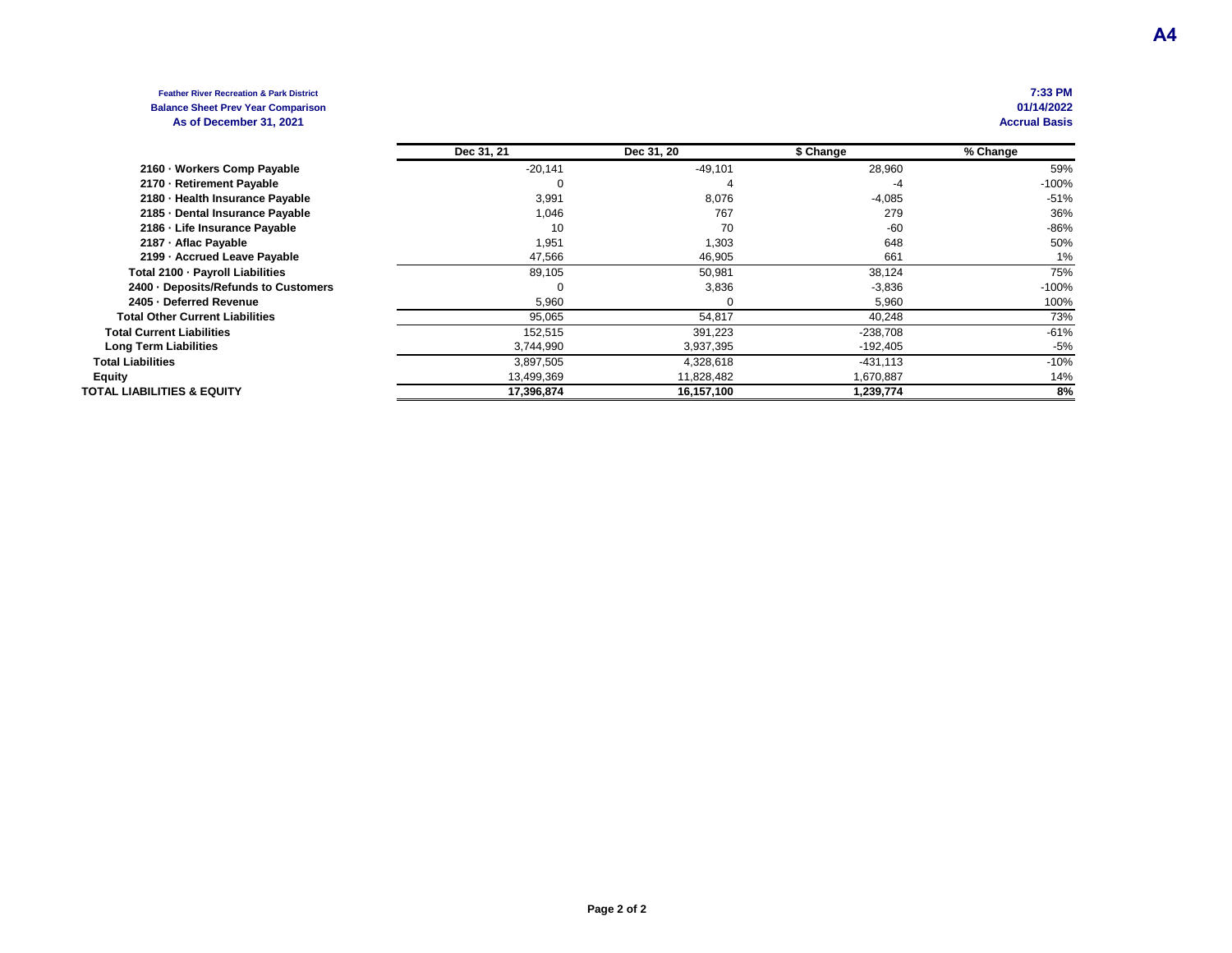#### **Feather River Recreation & Park District Detail Fixed Asset & Bonds As of December 31, 2021**

| <b>AS VI DEVERINGE JI, ZVAI</b>              | Date                          | <b>Source Name</b> | Memo                                              | Amount     | <b>Balance</b> |
|----------------------------------------------|-------------------------------|--------------------|---------------------------------------------------|------------|----------------|
| 1010 - Treasury Cash                         |                               |                    |                                                   |            | 471,212        |
| 1010.3 · Treasury Admin Ins Proceeds         |                               |                    |                                                   |            | 16,525         |
| Total 1010.3 · Treasury Admin Ins Proceeds   |                               |                    |                                                   |            | 16,525         |
| 1010.5 · Treasury Nelson Pool Funds          |                               |                    |                                                   |            | 454,686        |
| Total 1010.5 · Treasury Nelson Pool Funds    |                               |                    |                                                   |            | 454,686        |
| Total 1010 · Treasury Cash                   |                               |                    |                                                   |            | 471,211        |
| 1031 · BofW Project INS PROCEEDS             |                               |                    |                                                   |            | 310,187        |
|                                              | 12/01/2021 ACH DEPOSIT IN BOW |                    | XFER SURPLUS SALE FUNDS TO<br><b>GENERAL FUND</b> | $-6,035$   | 304,152        |
| Total 1031 · BofW Project INS PROCEEDS       |                               |                    |                                                   | $-6,035$   | 304,152        |
| 1320 - Umpqua Bank Project Fund              |                               |                    |                                                   |            | 188,856        |
| Total 1320 · Umpqua Bank Project Fund        |                               |                    |                                                   |            | 188,856        |
| 1410 · Land                                  |                               |                    |                                                   |            | 627,494        |
| Total 1410 · Land                            |                               |                    |                                                   |            | 627,494        |
| 1420 · Buildings & Improvements              |                               |                    |                                                   |            | 16,429,398     |
| Total 1420 · Buildings & Improvements        |                               |                    |                                                   |            | 16,429,398     |
| 1430 · Equipment & Vehicles                  |                               |                    |                                                   |            | 1,828,859      |
| Total 1430 · Equipment & Vehicles            |                               |                    |                                                   |            | 1,828,859      |
| 1440 - Construction in Progress              |                               |                    |                                                   |            | 824,561        |
| 1448 - CIP Nelson SBF NE99                   |                               |                    |                                                   |            | 801,326        |
| Total 1448 - CIP Nelson SBF NE99             |                               |                    |                                                   |            | 801,326        |
| 1450 - CIP Feather River Trail FRT99         |                               |                    |                                                   |            | 23,235         |
| Total 1450 - CIP Feather River Trail FRT99   |                               |                    |                                                   |            | 23,235         |
| Total 1440 Construction in Progress          |                               |                    |                                                   |            | 824,561        |
| 2955 - Umpqua Bank Tax Exempt Bond A         |                               |                    |                                                   |            | $-2,502,380$   |
| Total 2955 · Umpqua Bank Tax Exempt Bond A   |                               |                    |                                                   |            | $-2,502,380$   |
| 2960 · Umpqua Bank Taxable Bond B            |                               |                    |                                                   |            | $-73,000$      |
| Total 2960 · Umpqua Bank Taxable Bond B      |                               |                    |                                                   |            | $-73,000$      |
| 4500 Grant/Reimbursed Expense Income         |                               |                    |                                                   |            | $-143,326$     |
|                                              | 12/01/2021 BCOE               |                    | Pres Food Program BCOE                            | $-1,820$   | $-145, 146$    |
|                                              | 12/03/2021 BCOE               |                    | Pres Food Program BCOE                            | $-1,400$   | $-146,546$     |
|                                              | 12/15/2021 CDSS               |                    | Preschool DISASTER RELIEF GRANT<br><b>CDSS</b>    | $-11,437$  | $-157,983$     |
|                                              | 12/20/2021 CSDA               |                    | COVIED RELIEF SPEICAL DISTRICTS                   | $-278,252$ | $-436,235$     |
| Total 4500 · Grant/Reimbursed Expense Income |                               |                    |                                                   | $-292,909$ | -436,235       |
| 4650 · Insurance Proceeds                    |                               |                    |                                                   |            | $-361,073$     |
|                                              | 12/15/2021 SDRMA              |                    | WHITE VAN CAT CONVERT INS<br><b>PROCEEDS</b>      | $-4,602$   | -365,675       |
| Total 4650 · Insurance Proceeds              |                               |                    |                                                   | $-4,602$   | $-365,675$     |